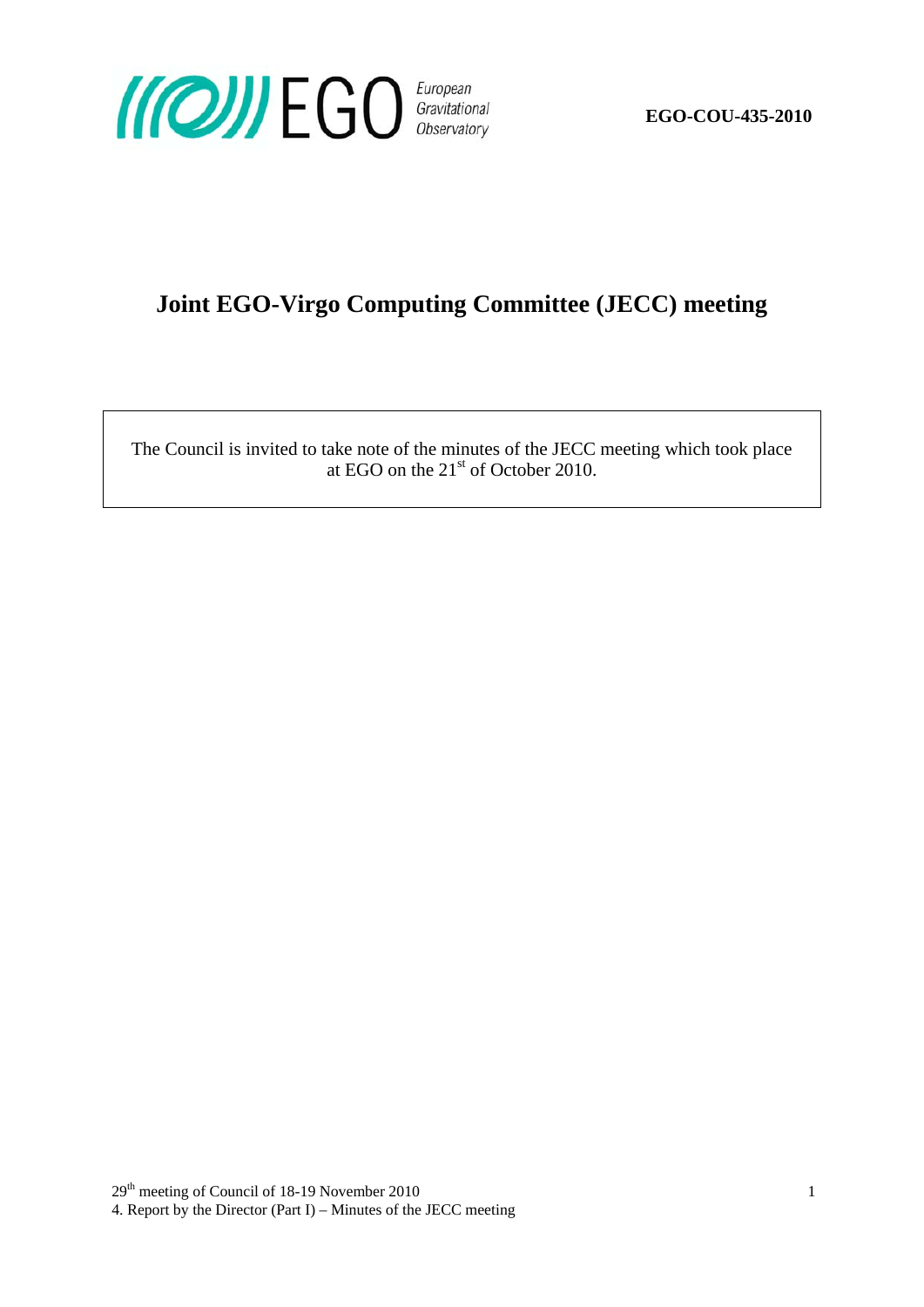

**EGO-COU-435-2010** 

### **Meeting Minutes**

**Were present: D. Boutigny (CC-IN2P3 Director - phone) R. Lemrani (CC-IN2P3 - phone) M. Morandin (CNAF- Director) L. dell'Agnello (CNAF) M.A. Bizouard (VIRGO Data Analysis Coordinator) F. Ricci (VIRGO representative) J. Colas (EGO - Director) A. Bozzi (EGO - Head of Computing Department)** 

*Topics:* 

- **1.** Virgo use of computing center resources in 2010 and 2011 forecast (M.A. Bizoard)
- **2.** Questions/remarks to/from the Computing Centers
- **3.** 2010 EGO contribution to the off-line computing cost
- **4.** Budget request for 2011
- **5.** Mid-term future

N.B. Documents presented during this meeting are available at:

https://workarea.ego-gw.it/ego2/ego/computing/jecc/jecc-meeting-21-oct-2010/

## **2- Virgo use of computing center resources in 2010 and 2011 forecast (M.A. Bizoard)**

The presentation is available at: <https://tds.ego-gw.it/ql/?c=7857>.

M.A. explains the data taking plan for 2010 with first a science run VSR3 in coincidence with LIGO and then data taking in "Astrowatch mode" VA3. In 2011 Virgo plans is to collect science data during the VSR4 run, possibly 6 months long. The amount of resources planned to be used till end 2010 and the forecast for 2011 are given. Space for storage on disk is more than adequate (more than 100TB free in each CCs), except for user space at Bologna. More detailed information is available in the "Virgo computing needs" document ([https://tds.ego](https://tds.ego-gw.it/ql/?c=7819)gw.it/ql/?c=7819)

#### **3- Questions/remarks to/from the Computing Centers**

- Lyon. CC-IN2P3 will investigate on the few tape failures reported by M.A.
- CNAF is planning to start moving soon all data from CASTOR to the new GEMSS tape system. This system, currently successfully used by CMS, should allow access to data in a way similar to what is provided by the HPSS system in Lyon. Then VSR2 and VSR3 data will be copied. Most of the copy should be over by end 2010. This operation should be transparent to users.
- If the new GEMSS system satisfies the needs, Virgo storage requests to the two CCs should become similar.

 $29<sup>th</sup>$  meeting of Council of 18-19 November 2010 2

<sup>4.</sup> Report by the Director (Part I) – Minutes of the JECC meeting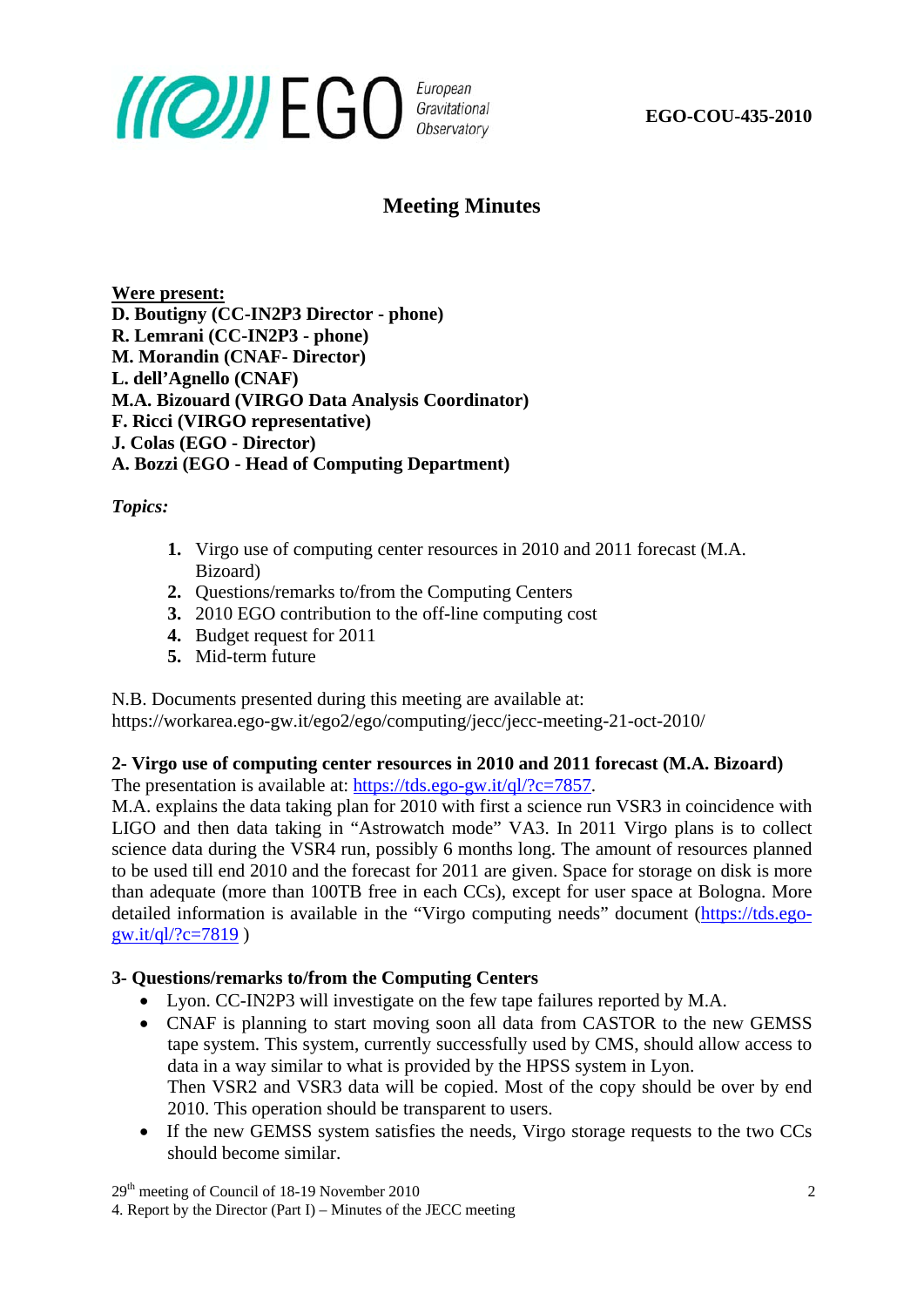#### *MOWEGO* European Gravitational Observatory

#### **EGO-COU-435-2010**

- M.A. motivates the low level of computing in 2010 respect to what has been requested a year ago: for technical reasons not yet solved, some pipelines were not able to run on the CCs infrastructure and instead LIGO clusters were used; in addition, some searches have been delayed by a lack of manpower in some groups that prevented to run in parallel 2 searches.
- Both centers will have no problems providing the resources asked for by Virgo in 2011.
- To better follow the evolution of Virgo needs, F. Ricci suggests having two JECC meetings per year: one in May-June and a second one in October.
- Concerning data transfer, CNAF underlines that Virgo is the only user of "bbftppro". For better reliability and ease of maintenance, it would be wise to move to the CNAF standard tool "GRIDftp". The use of other GRID tools like lcg-utils is considered, but the Virgo collaboration and EGO have not arrived to a final decision. EGO thinks that the general Virgo context (Virgo should stop taking science data mid 2011 till sometimes in 2015) pushes to postpone the transfer tools upgrade to the Advanced Virgo era.

#### **4- 2010 EGO contribution to the off-line computing cost**

The unit cost put forward by each CCs is given in table 1.

- Cost for CPU is 23% lower at CNAF compared to Lyon (assuming that a CPU runs for 3 years one unit of HSE06 will produce 3x365=1095 HSE06.day).
- Cost for disk storage is 56% more expensive at CNAF compared to Lyon (taking into account the difference between TiB and TB).

The above figures lead to a large imbalance between the two CCs for the EGO contribution to the computing cost.

CNAF has invested in CPUs according to the Virgo computing request which turns out much higher than the actual Virgo use. On the other hand the CPU power installed in 2009 covers more than enough the 2010 needs; this excess of power may have been used by other experiments. After discussion, it is agreed that CNAF will not charge EGO for CPUs in 2010.

While still taking into account the investment cost, CNAF will study the possibility to charge every year the used computing energy (HSE06.day) instead of the increase of installed power. It turns out that Virgo requests for CPU are smaller than in previous years.

The disk storage cost drives the cost imbalance between the two CCs. To the light of the significant amount of free space on disks and of the large imbalance of available disk space between the two CCs, EGO asks if it would be possible to return some of the unused disk space at CNAF or at the minimum to postpone part of the payment to the following year. After discussion, it is agreed that for 2010, EGO will only pay for 98 TB of increased disk space. The remaining 90 TB will be paid in 2011 and a part of this space (25 TB) will be used to increase as soon as possible the user's space at CNAF. EGO also asks CNAF to study the possibility to return in 2011 some disk space in case Virgo would not need it.

Soon CNAF will move/copy data to tape. EGO proposes to contribute to the cost for tapes.